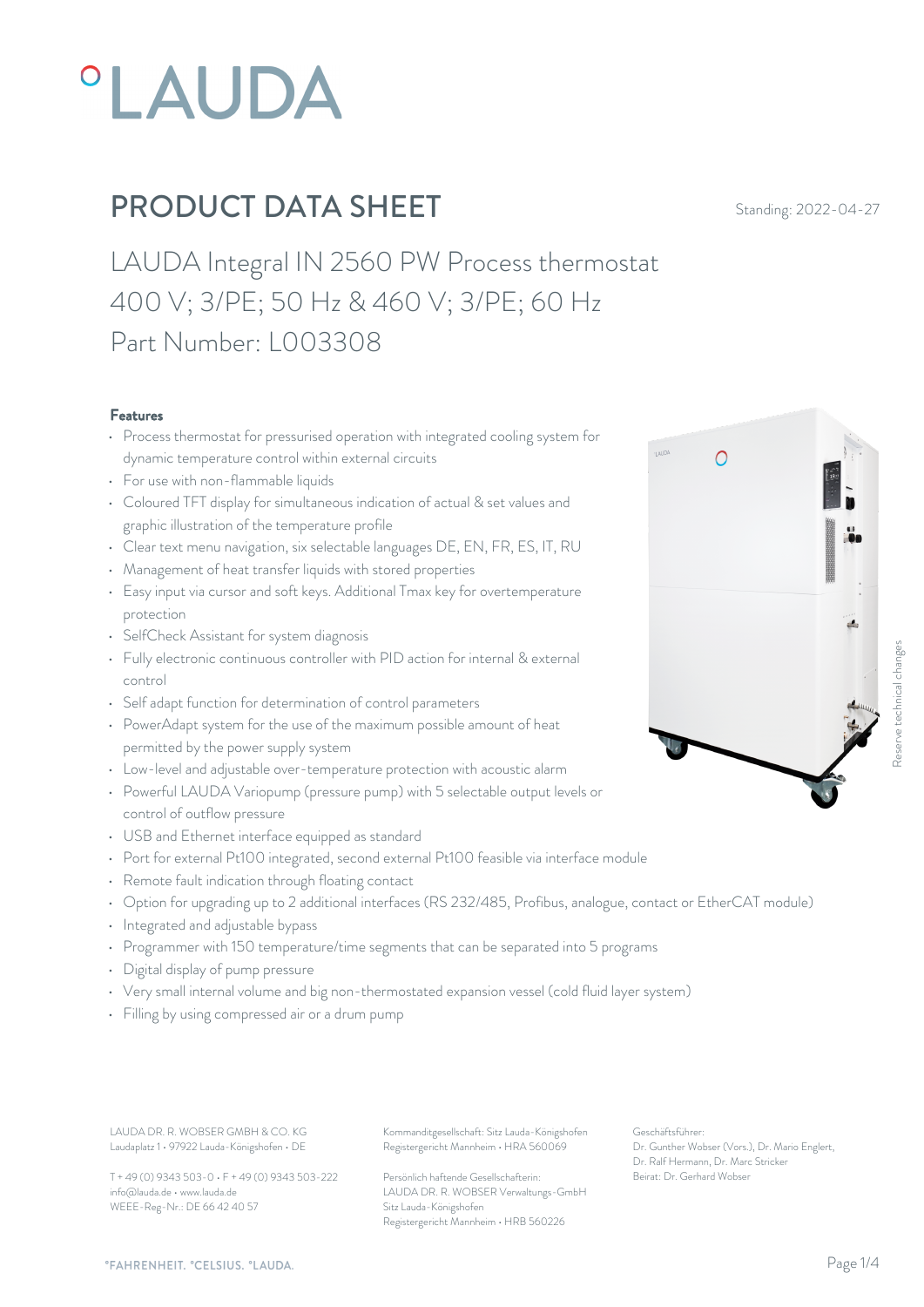

### PRODUCT DATA SHEET Standing: 2022-04-27

LAUDA Integral IN 2560 PW Process thermostat 400 V; 3/PE; 50 Hz & 460 V; 3/PE; 60 Hz Part Number: L003308

#### Features

- Integrated web server for browser based operation in local area networks via PC, tablet or smart phone, secure data transfer due to authentication procedure and encryption
- SmartCool system for energy-saving digital cooling management including compressor on-off control
- Condenser cooling Water
- Utilises traditional refrigerants (HFCs) in accordance with European legislation to control F-gases (EU) 517/2014



Working temperature min. -40 °C 140 °C



Working temperature max.

Laudaplatz 1 • 97922 Lauda-Königshofen • DE

T + 49 (0) 9343 503-0 • F + 49 (0) 9343 503-222 info@lauda.de • www.lauda.de WEEE-Reg-Nr.: DE 66 42 40 57

LAUDA DR. R. WOBSER GMBH & CO. KG Kommanditgesellschaft: Sitz Lauda-Königshofen Geschäftsführer: Registergericht Mannheim • HRA 560069

> Persönlich haftende Gesellschafterin: Beirat: Dr. Gerhard Wobse LAUDA DR. R. WOBSER Verwaltungs-GmbH Sitz Lauda-Königshofen Registergericht Mannheim • HRB 560226

Geschäftsführer: Dr. Gunther Wobser (Vors.), Dr. Mario Englert, Dr. Ralf Hermann, Dr. Marc Stricker Beschäftsführer:<br>Dr. Gunther Wobser (Vors.), Dr. Mario Englert,<br>Dr. Ralf Hermann, Dr. Marc Stricker<br>Beirat: Dr. Gerhard Wobser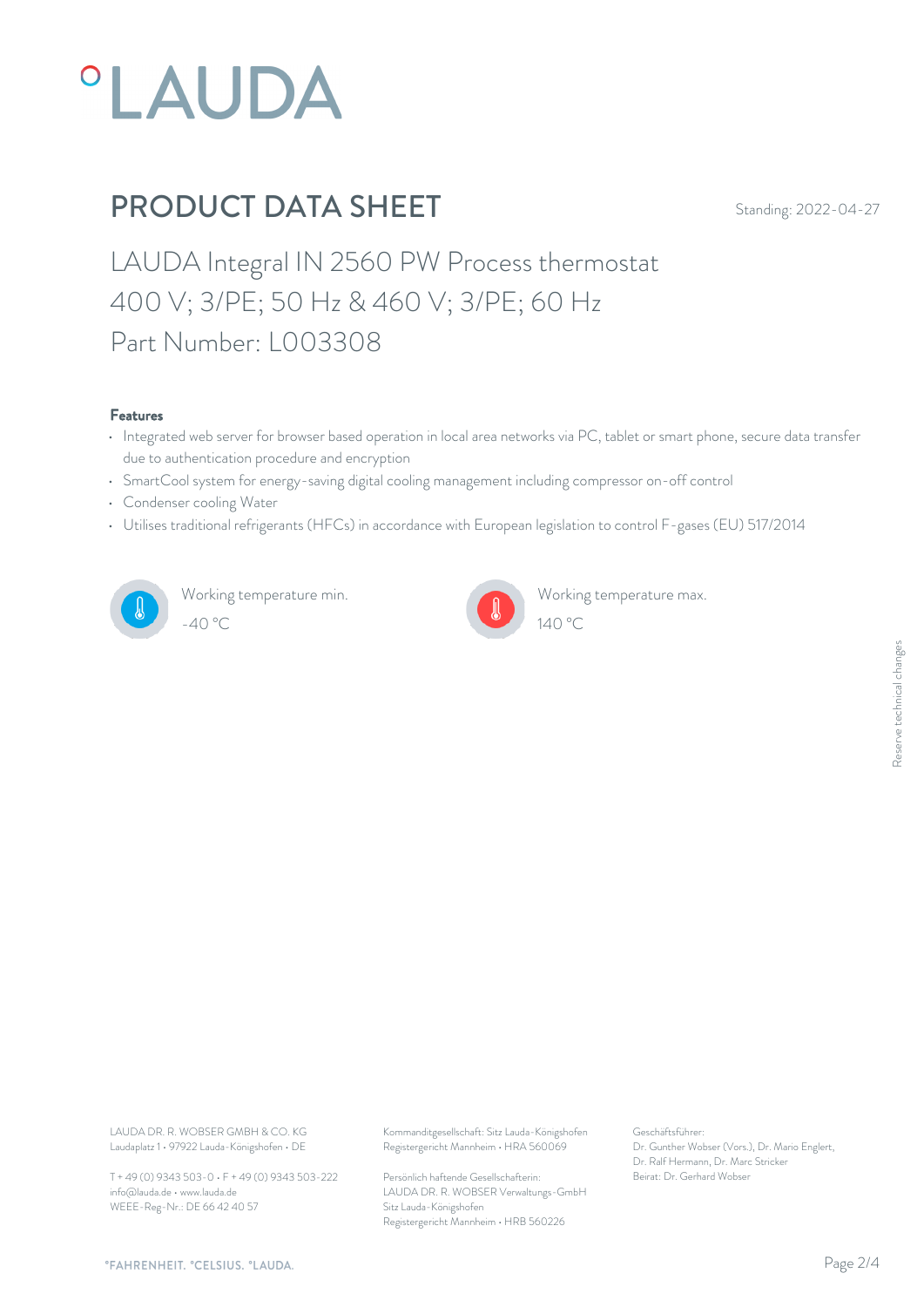

### PRODUCT DATA SHEET Standing: 2022-04-27

LAUDA Integral IN 2560 PW Process thermostat 400 V; 3/PE; 50 Hz & 460 V; 3/PE; 60 Hz Part Number: L003308

#### Technical Features

| Working temperature range                     | $-40140 °C$          |                                           |
|-----------------------------------------------|----------------------|-------------------------------------------|
| Pressurised blanket max.                      | 4 bar                |                                           |
| Ambient temperature range                     | 540 °C               |                                           |
| Temperature stability                         | $0.1 \pm K$          |                                           |
| Heater power max.                             | 24 kW                |                                           |
| Power consumption max.                        | 37 kW                |                                           |
| Current max.                                  | 60 A                 |                                           |
| Pump Pressure max.                            | 6.0 <sub>bar</sub>   |                                           |
| Pump flow rate pressure max.                  | 100 L/min            |                                           |
| In / Outlet connection thread (outside)       | $M38 \times 1,5$     |                                           |
| Inlet/outlet hose size                        | $1$ <sup>11</sup>    |                                           |
| Filling volume min.                           | 12.1 L               |                                           |
| Filling volume max.                           | 48.1L                |                                           |
| Water cooling connection thread (outside)     | $3/4$ "              |                                           |
| Recommended cooling water temperature         | 15 °C                |                                           |
| Cooling water flow rate                       | 29 L/min             |                                           |
| Recommended pressure difference cooling water | 3 bar                |                                           |
| Pressure difference cooling water min.        | 0.8 <sub>bar</sub>   |                                           |
| Max. pressure difference cooling water        | 10 bar               |                                           |
| Maximal pressure cooling water                | 10 bar               |                                           |
| Overall dimensions (WxDxH)                    | 1100 x 895 x 1865 mm |                                           |
| Weight                                        | 647 kg               |                                           |
| Noise level                                   | 74 dB(A)             |                                           |
| Refrigerant stage 1                           |                      | R-449A (GWP 1397); 4.000 kg; 5.6 t CO2-eq |
| Power supply                                  |                      | 400 V; 3/PE; 50 Hz & 460 V; 3/PE; 60 Hz   |

T + 49 (0) 9343 503-0 • F + 49 (0) 9343 503-222 info@lauda.de • www.lauda.de WEEE-Reg-Nr.: DE 66 42 40 57

> Persönlich haftende Gesellschafterin: Beirat: Dr. Gerhard Wobse LAUDA DR. R. WOBSER Verwaltungs-GmbH Sitz Lauda-Königshofen Registergericht Mannheim • HRB 560226